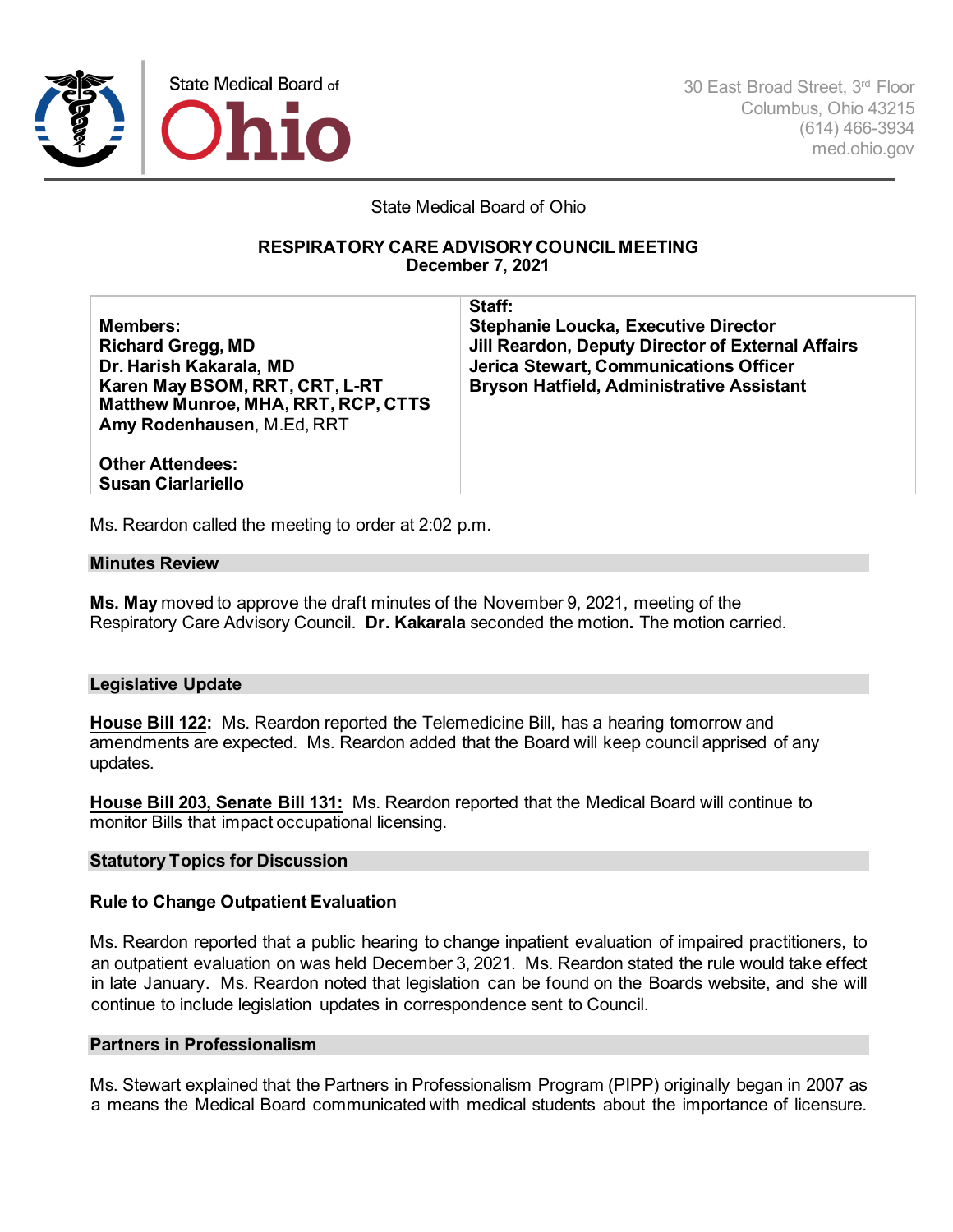Ms. Stewart stated the program evolved to include case studies and has become a part of the curriculum for first year medical students and beyond.

Ms. Stewart stated the Board would like to expand the use of the program and extended an invitation to Council, as representative of respiratory care professionals to take advantage of PIPP. Mr. Munroe inquired if presentations were available for practitioners? Ms. Stewart stated that PIPP has given presentations at conferences and has provided information on board updates, legislative changes, and duty to report. Ms. Stewart added that each PIPP presentation is tailored to the specific audience and their concerns.

Ms. Ciarlariello offered to share past presentations given by the previous respiratory care board with Ms. Stewart, as an overview of the kind of information respiratory professionals may find of interest. Ms. Reardon added that licensees could obtain up-to-date information directly from the Board's website and offered to share Ms. Stewarts' contact information with council.

## **Ohio State Respiratory Care (OSRC) Update**

## **Workforce Report**

Ms. Ciarlariello stated she would present the latest 2021 workforce report data virtually to 100 managers and educators across the state. Ms. Ciarlariello added that of the 143 request for information sent out to managers, 68 responses were received. Ms. Ciarlariello noted that responses were received from managers working in rural, urban, teaching, community, long term and acute care facilities and children's hospitals.

Ms. Ciarlariello stated the first workforce assessment was conducted in 2019 and revealed a need for approximately 900 respiratory care therapists over a 3-year period with a 8.8% vacancy rate. Ms. Ciarlariello noted the new data revealed a need for 1800 respiratory therapists positions over the next 3 year period with a vacancy rate of approximately 17.4%.

Ms. Ciarlariello reminded council that the COARC report discussed at the previous council meeting is used to compare supply versus demand. Ms. Ciarlariello advised that from the 2017 – 2019 report showed that 21 schools produced an average 266 graduates a year.

Ms. Ciarlariello reported that managers attributed the problem of staffing was due to retirement, competition in the market, not enough grads and/or qualified grads, and staff leaving for traveling because of higher compensation rates. Ms. Ciarlariello noted that 65% of managers reported that they use travelers to fill the vacancies. Dr. Kakarala opined therapist scheduled to work the night shift also attributed to the staffing shortage.

Ms. Ciarlariello reported the means managers used to retain staff and attract more staff included retention bonuses, college visits, and mentorship programs. Ms. Ciarlariello added that some facilities hired grads with a limited permit. Ms. Ciarlariello noted that the problem with using L-1's was the grad has a year from the date of their certificate of graduation to pass their boards and apply for full license. Ms. Ciarlariello surmised that this may be something some managers are not paying attention to.

Dr. Kakarala inquired when do students typically graduate and when are their exams? Ms. Rodenhausen responded that graduations are typically in December or June. Ms. Rodenhausen added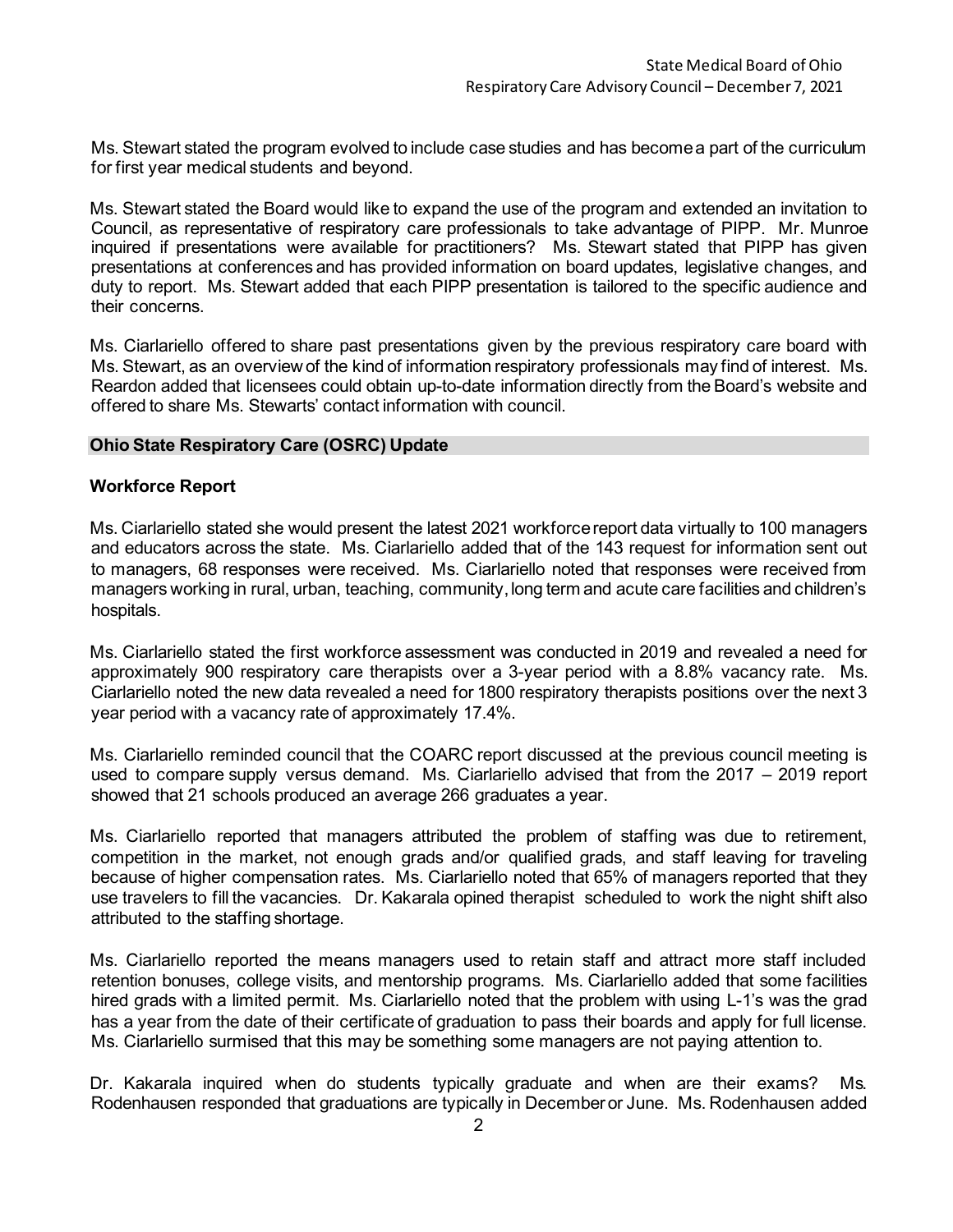that once the school enters the graduates name into the eligibility database, the graduate can make an appointment to take their exam. Ms. Ciarlariello noted the exam consists of 2 parts and the graduate must pass part 1 before taking the part 2.

Ms. Ciarlariello surmised that not enough people know about the profession of respiratory care and it is important to promote the profession. Ms. Ciarlariello added that word can be spread by contacting your local hospital association, brochures that highlight the profession, Ohio Means Jobs, county education services centers, local tech prep program and college deans. Ms. Ciarlariello added that NBRC, ARC and COARC, is our national governing body they will be putting together a national marketing campaign in January.

Mr. Munroe surmised that the Advanced Practice Respiratory Therapist program may be a way to keep respiratory therapists involved in the profession. Ms. Reardon reported that she has had several meetings with Dr. Kakarala and Ms. Ciarlariello, and language in the legislation has been revised based on feedback received. Mr. Munroe added they are close to getting a sponsor for the legislation. Ms. Ciarlariello stated she will keep the Medical Board apprised.

## **Follow-up Responses from November 9, 2021 Inquiries**

Ms. Reardon provided responses to inquiries from the November 9, 2021, council meeting.

Ms. Ciarlariello asked if an evaluation is automatic, when a licensee reports on their renewal application that they had DUI? Ms. Reardon responded it is very possible. Ms. Reardon added that it would not be determined on a case-by-case basis.

Ms. Reardon stated in response to the number of RCP licenses that were pending, there were 75 open RCP L-1 application renewal requests. Ms. Reardon added 60% of those requests were awaiting the results of a background check. Ms. Reardon noted that the average days for issuing a license is 24 days. Ms. Reardon reiterated that delays could be attributed to a licensee's disciplinary issues or due to the attorney general's office delay in processing background checks.

Ms. Rodenhausen asked if there is still a backlog relating to obtaining background checks due to the transition to new software. Ms. Reardon stated from what she understood that is the reason for the backlog. Ms. Loucka asked Council to reach out to the Board if they are aware of any licensee that might be part of the backlog.

**New Council Dashboard**: Ms. Reardon stated that the dashboard is being refined and anticipates it being up and running by Council's next meeting.

### **2022 Meeting Schedule**

Ms. Reardon stated that the RCAC would meet again on March 8, 2022.

### **Adjourn**

**Dr. Kakarala moved to adjourn the meeting. The motion was seconded.** All Committee members voted aye. The motion carried.